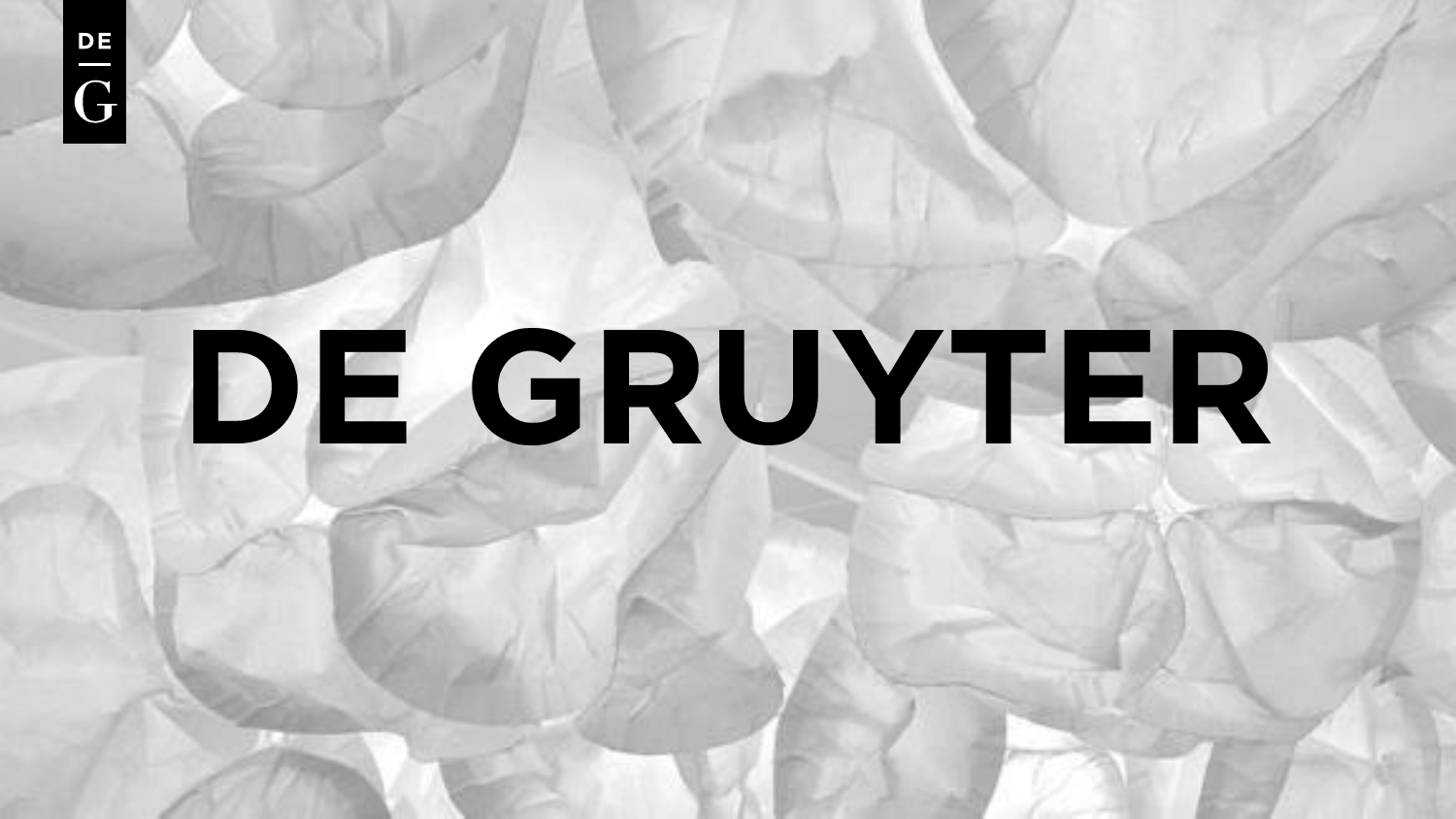### DE GRUYTER'S VALUE PROPOSITION

De Gruyter stands for excellence in publishing and quality solutions for the challenges that researchers and professionals face. Many of our authors come to us based on recommendations from their peers, and our reputation is **based on** competence, a personal touch and the desire to exceed expectations.

Researchers and professionals are our key customers, and are at the center of everything we do. Our customized services distinguish us from our competitors and author satisfaction influences our progress and determines our success.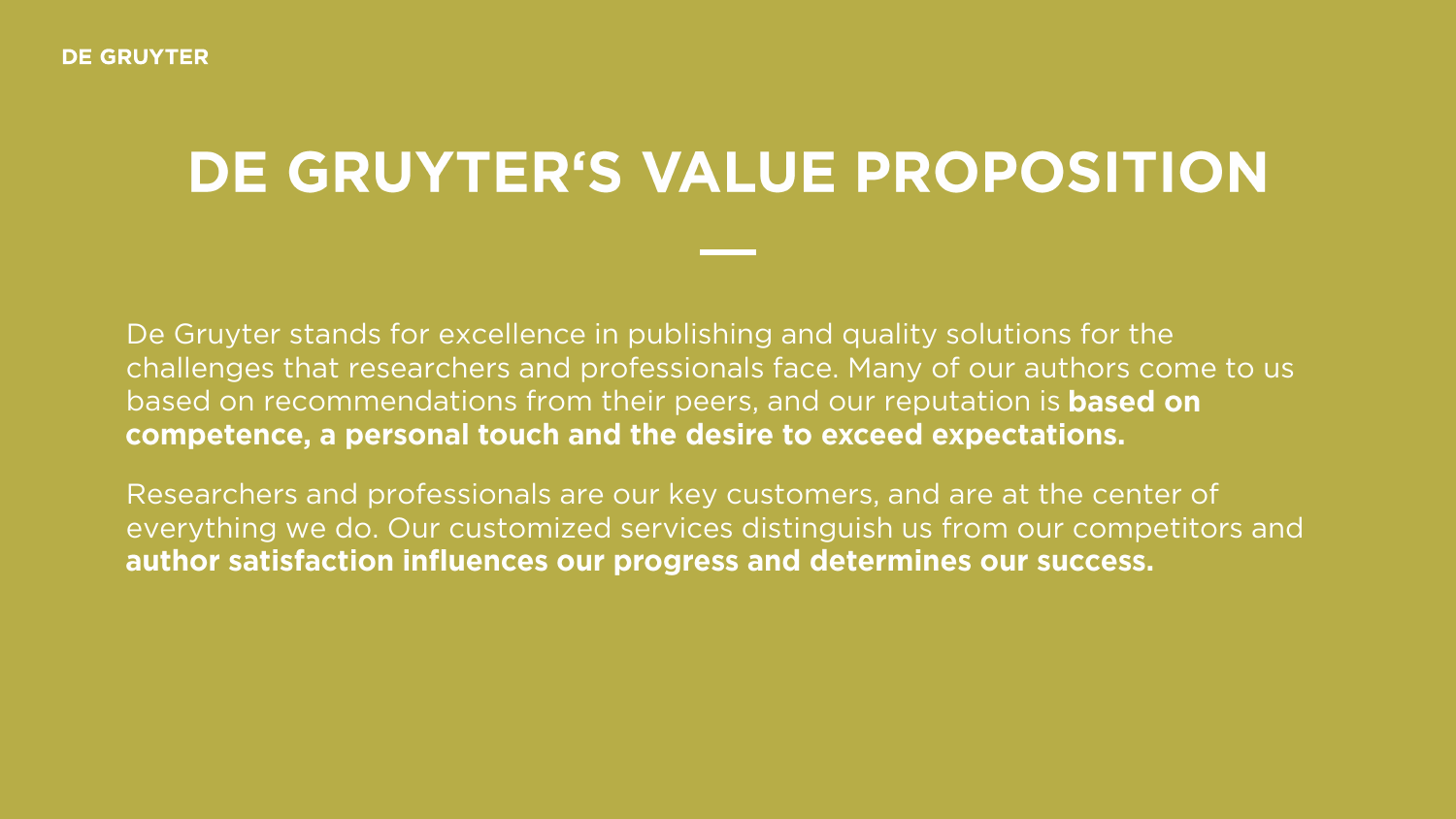## **OA FOR JOURNALS**



3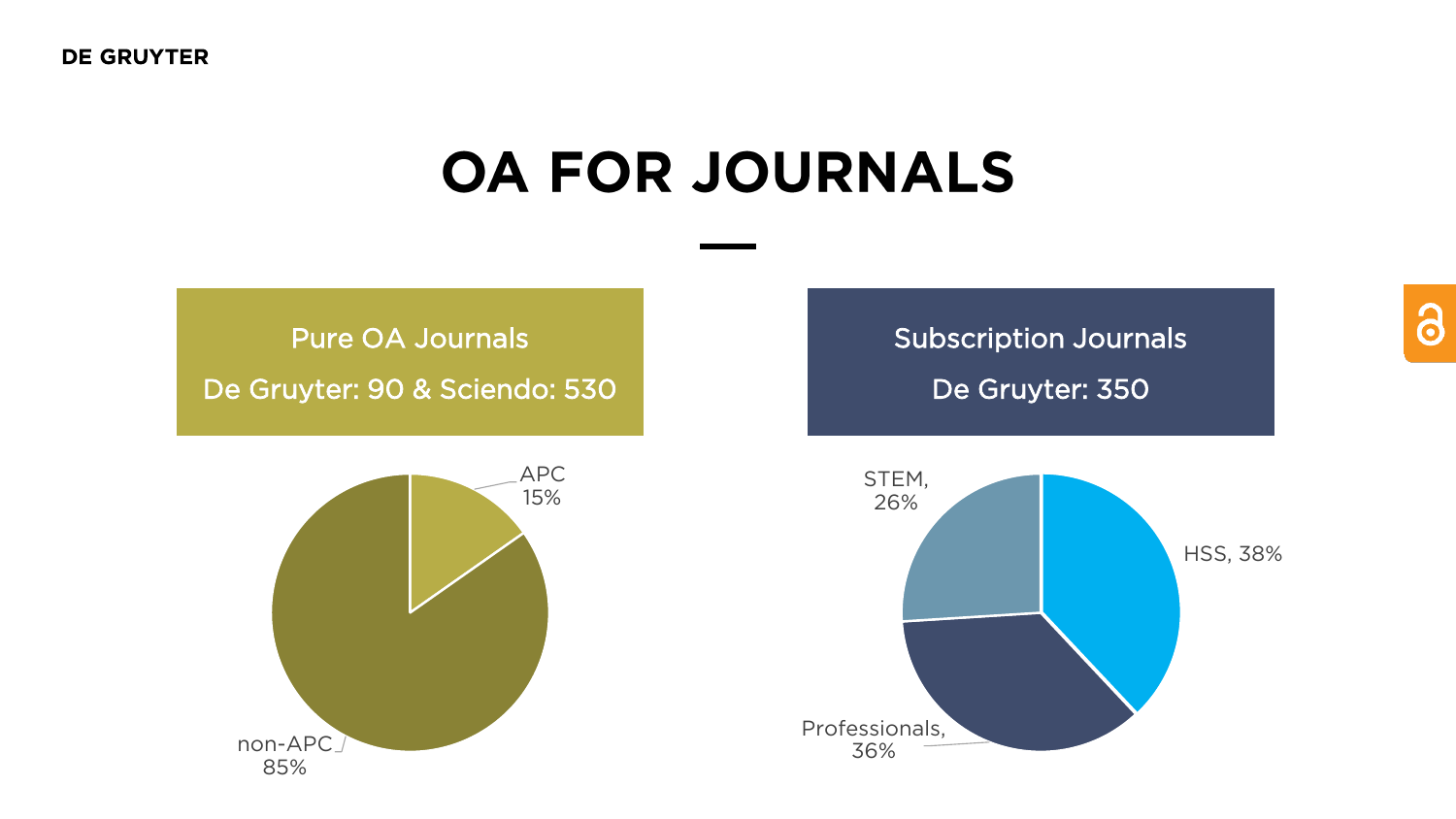#### **OPEN ACCESS BOOKS**

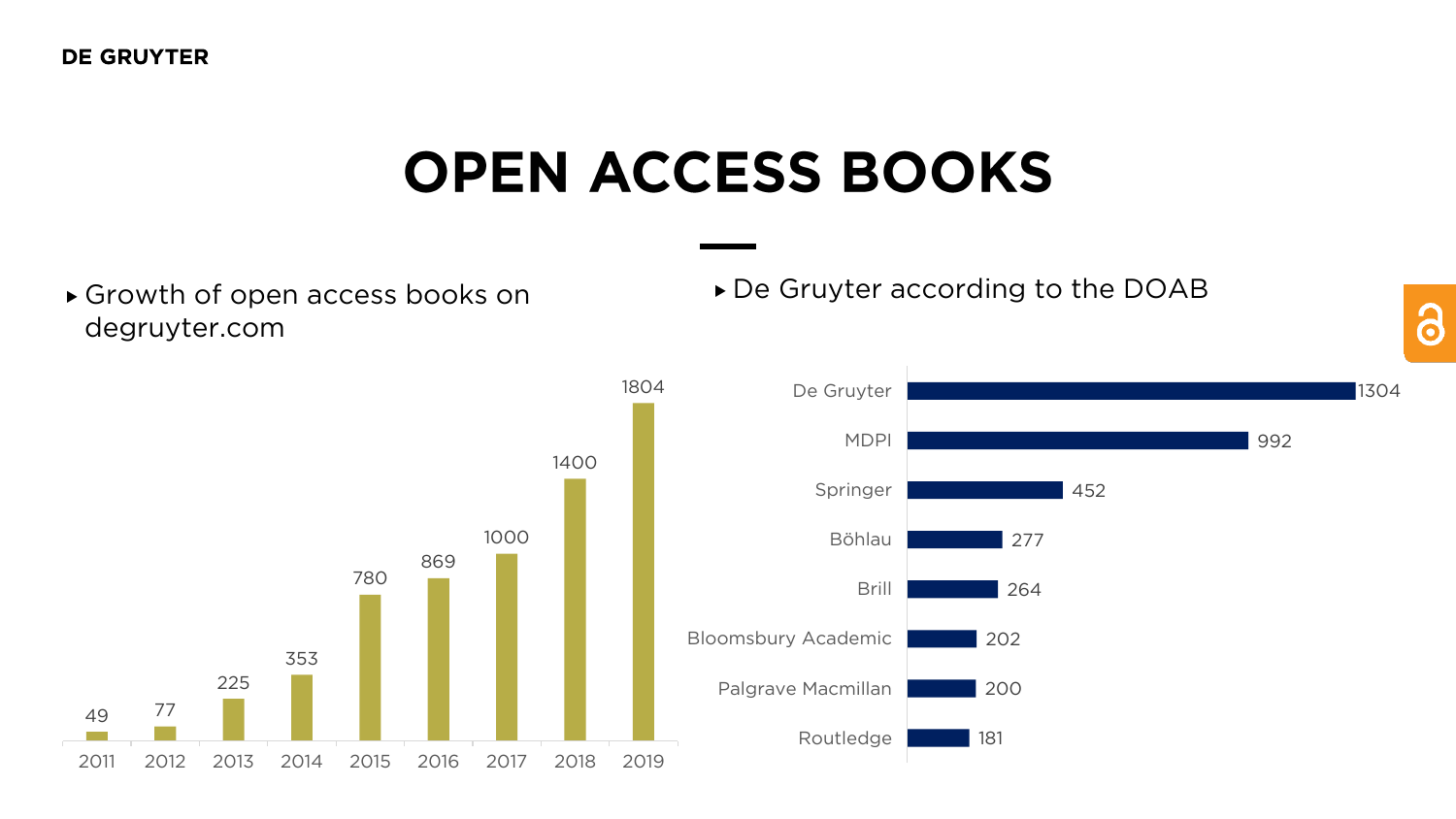**OA transformation at DG:** How we're moving to an open future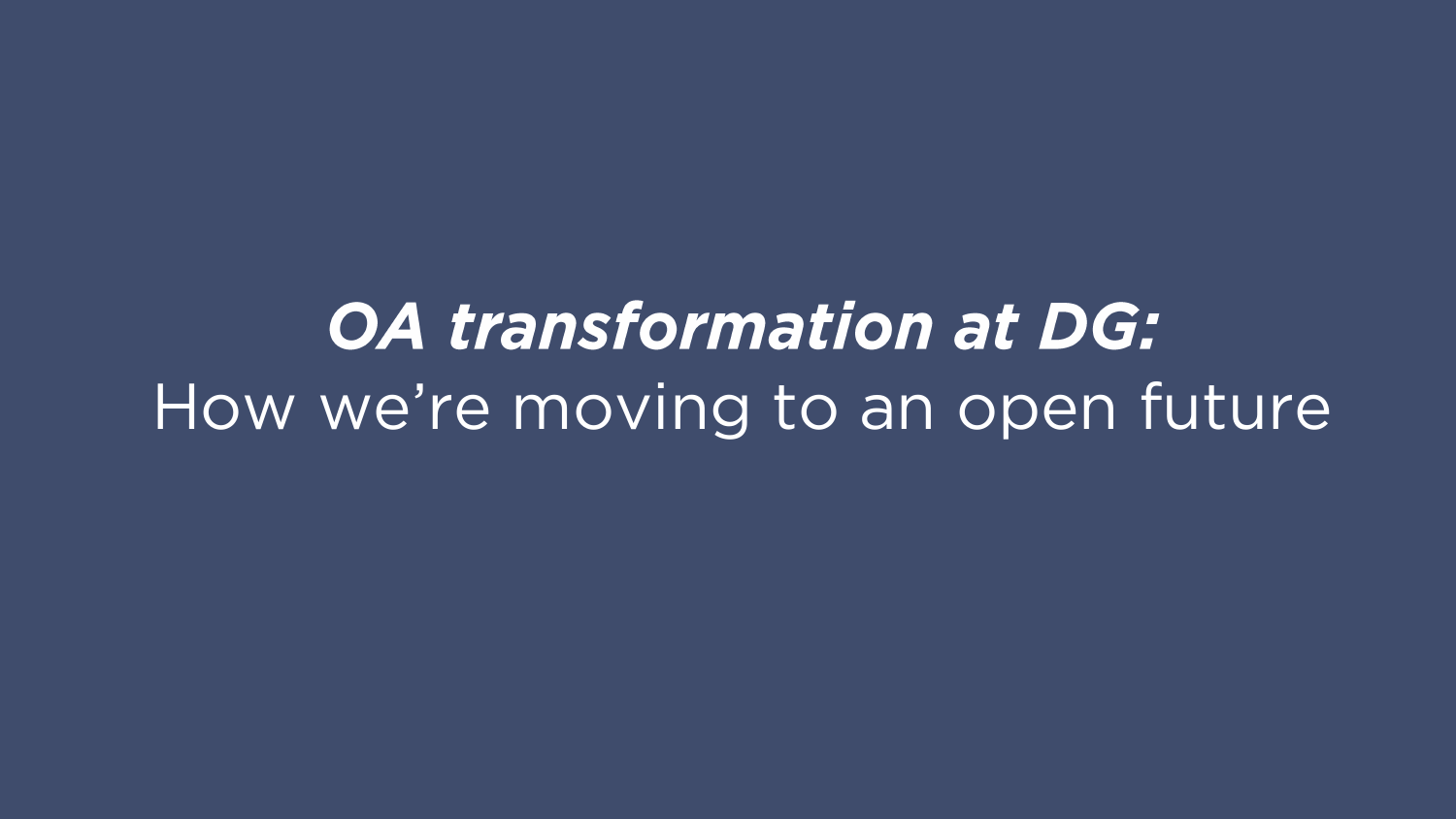#### **OA FOR JOURNALS**

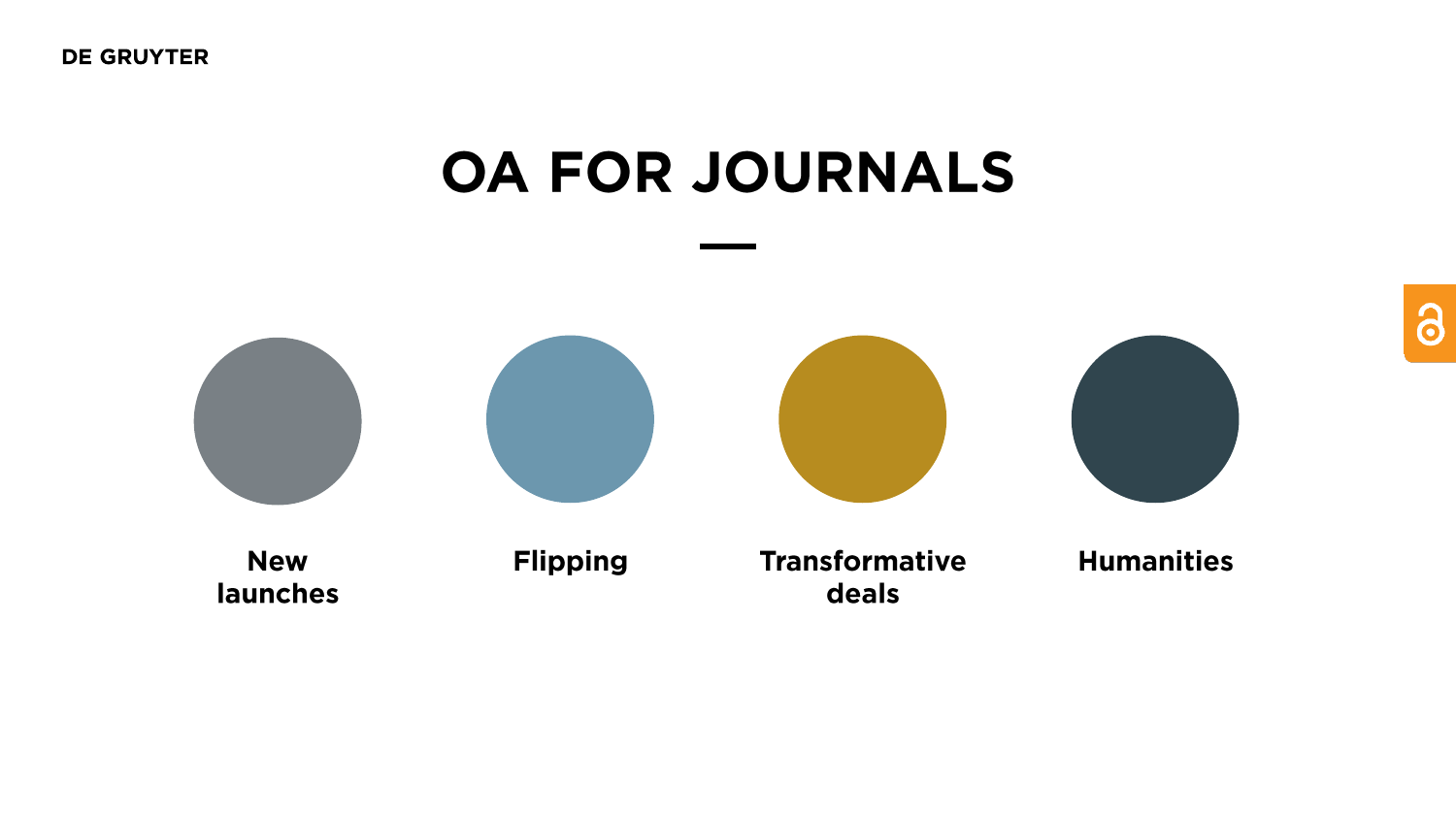#### **NEW LAUNCHES**





3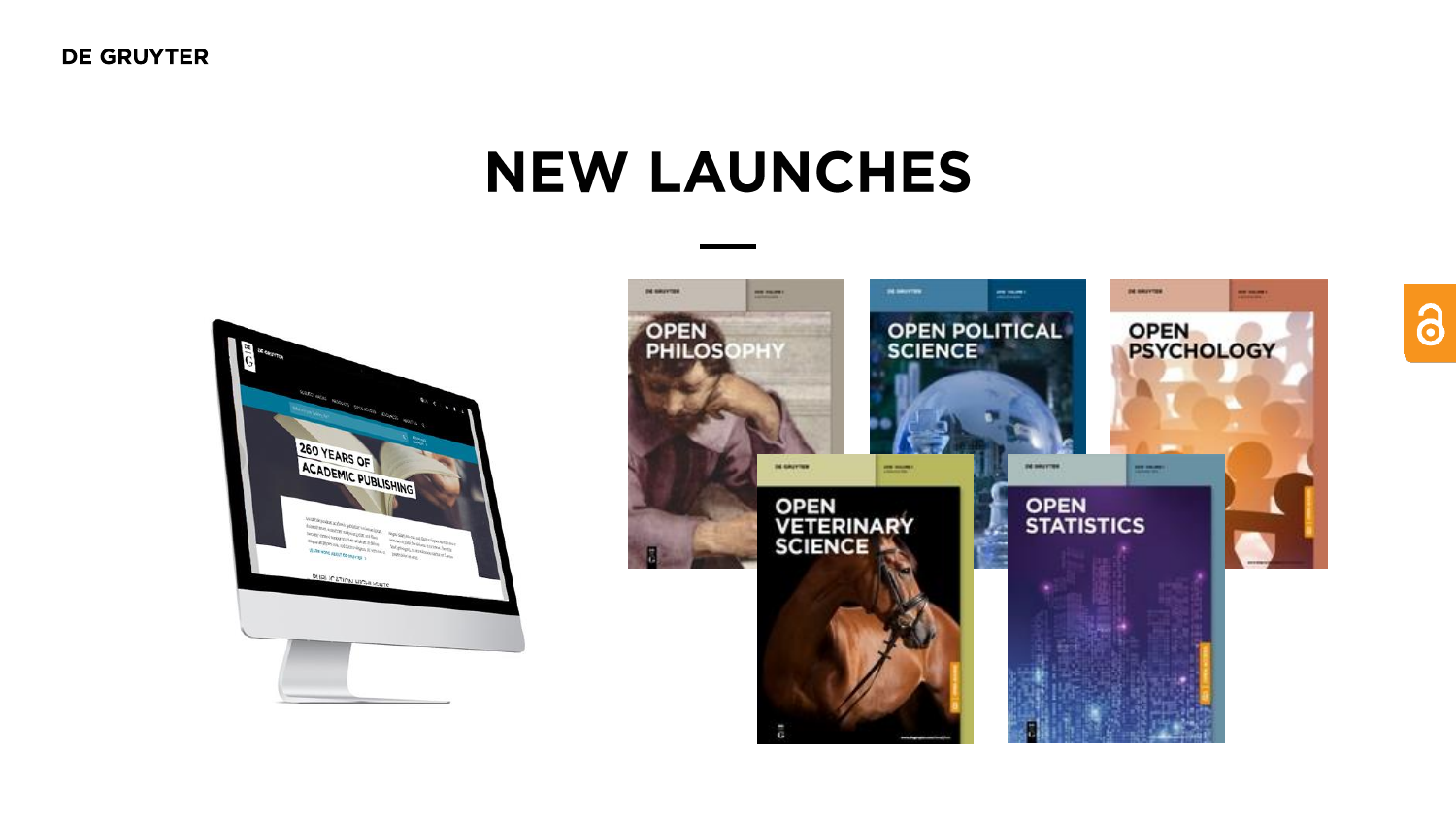#### **FLIPPING**

Case Study: Open Mathematics (previously: Central European Journal of Mathematics)

- Drop in submissions after introduction of APC in 2015, but now submissions and articles published increasing
- Strong backlash against OA from original Editors and Editorial Advisory Board
- Change in article submission from different countries
- Impact on rejection rate and impact factor



8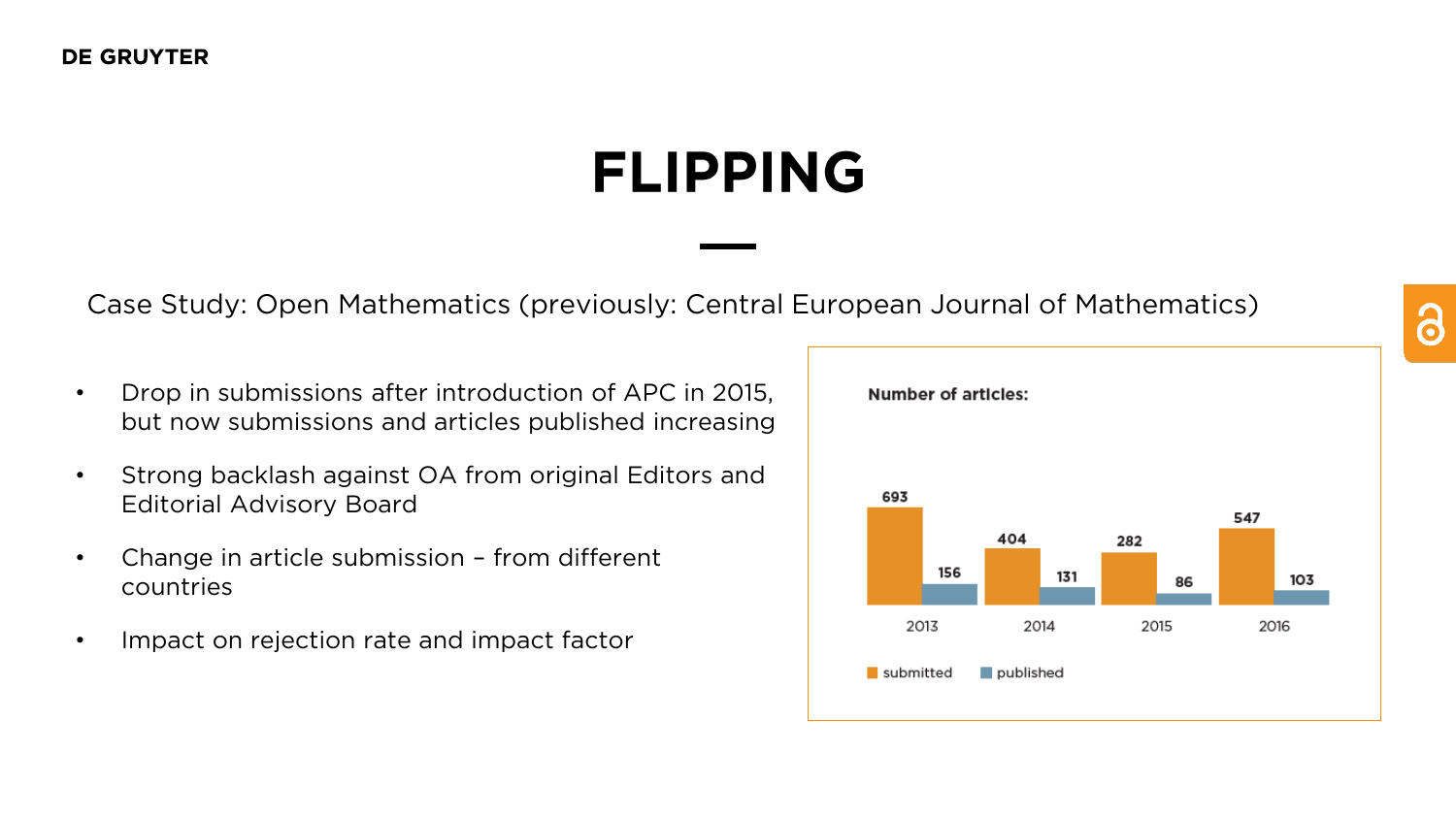## **TRANSFORMATIVE DEALS**

Read & Publish and Institutional Memberships

- OA agreements with consortia in Austria, Hungary, Netherlands, Qatar, Switzerland, Sweden and UK
- OA agreements with institutions in Norway, USA and Germany
- IM agreements with 174 institutions
- Adaptable to meet the different requirements of partners
- Complexity in supporting contracts with different requirements and workflows
- Introduction of RightsLink author workflows

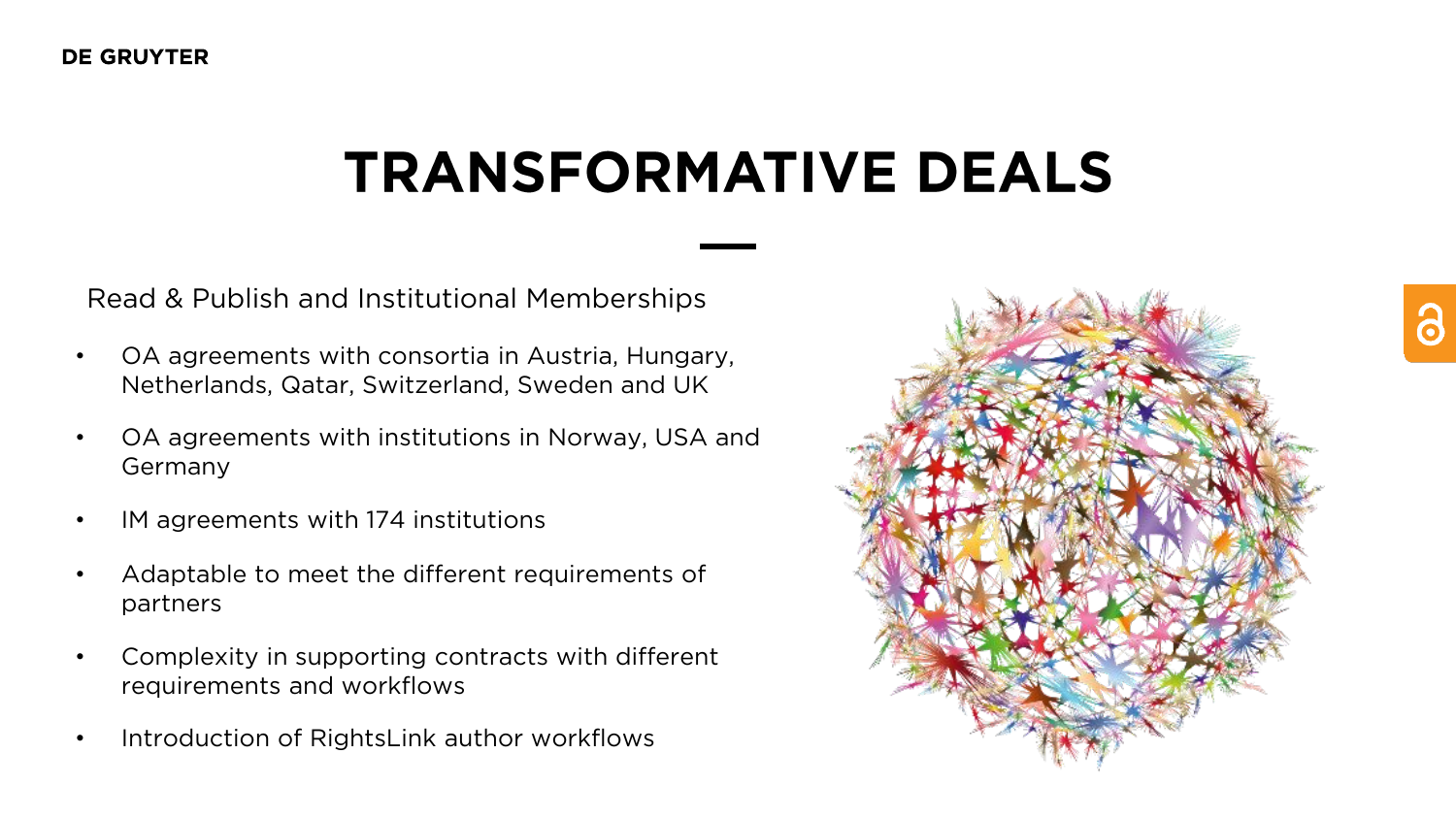#### **HUMANITIES**

- $\checkmark$  APC availability in HSS
- $\checkmark$  Small research communities with limited output
- $\checkmark$  Change in article submission from different countries
- $\checkmark$  Sustainability of sponsorship, crowdsourcing?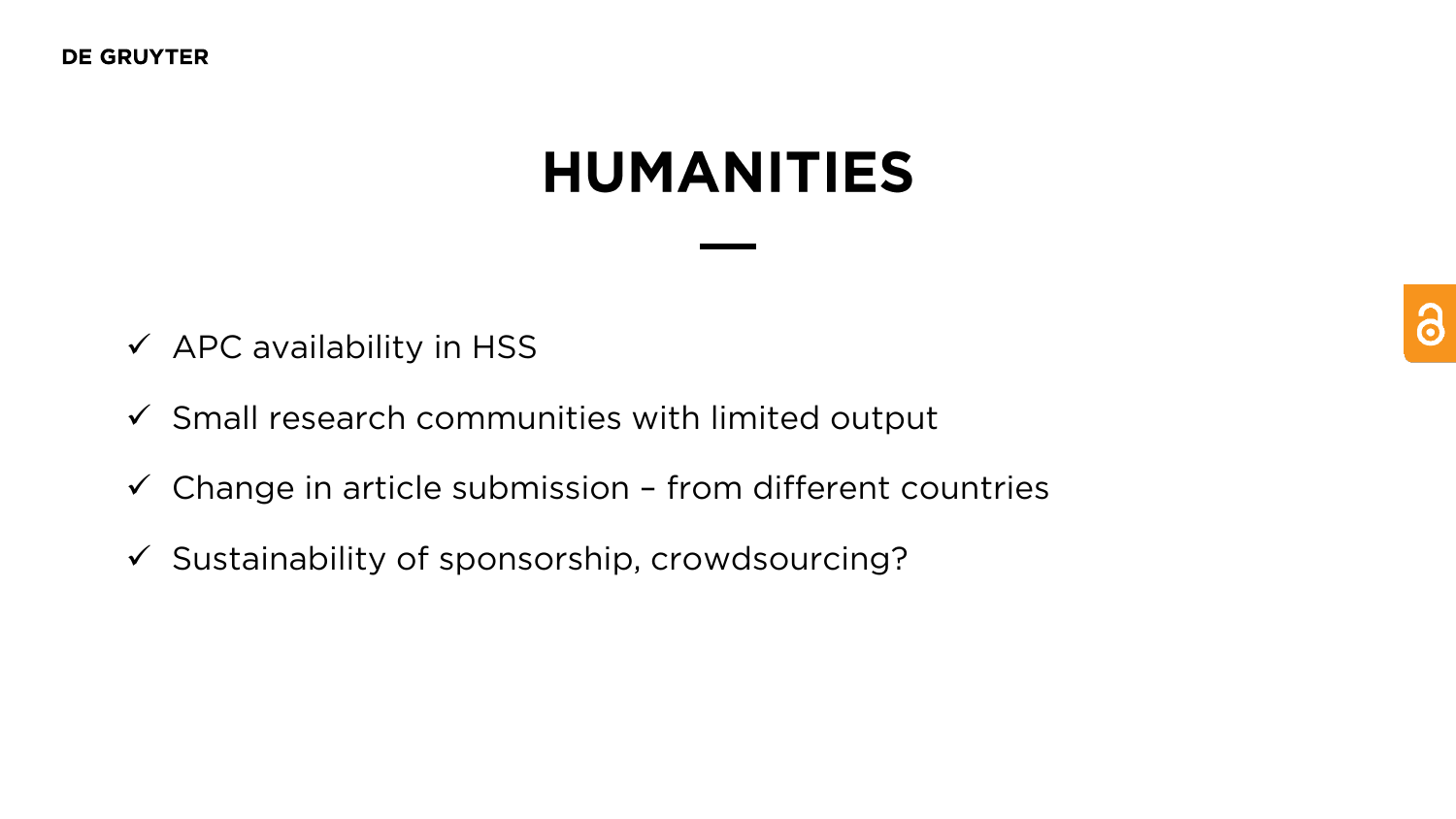## **OA FOR BOOKS**

#### AUTHOR PAYMENT

author, funder or institution pays fee to publisher



publisher releases basic version for free author pays for 'full' version

#### CROWD FUNDED

'crowd' shares costs to fund publication

#### CROSS SUBSIDY PUBLISHING



subsidy received from institution or other activity to fund publication

LIBRARY FUNDED

libraries share costs across consortia to fund publication

EMBARGO

book released after pre-determined period usually without any fees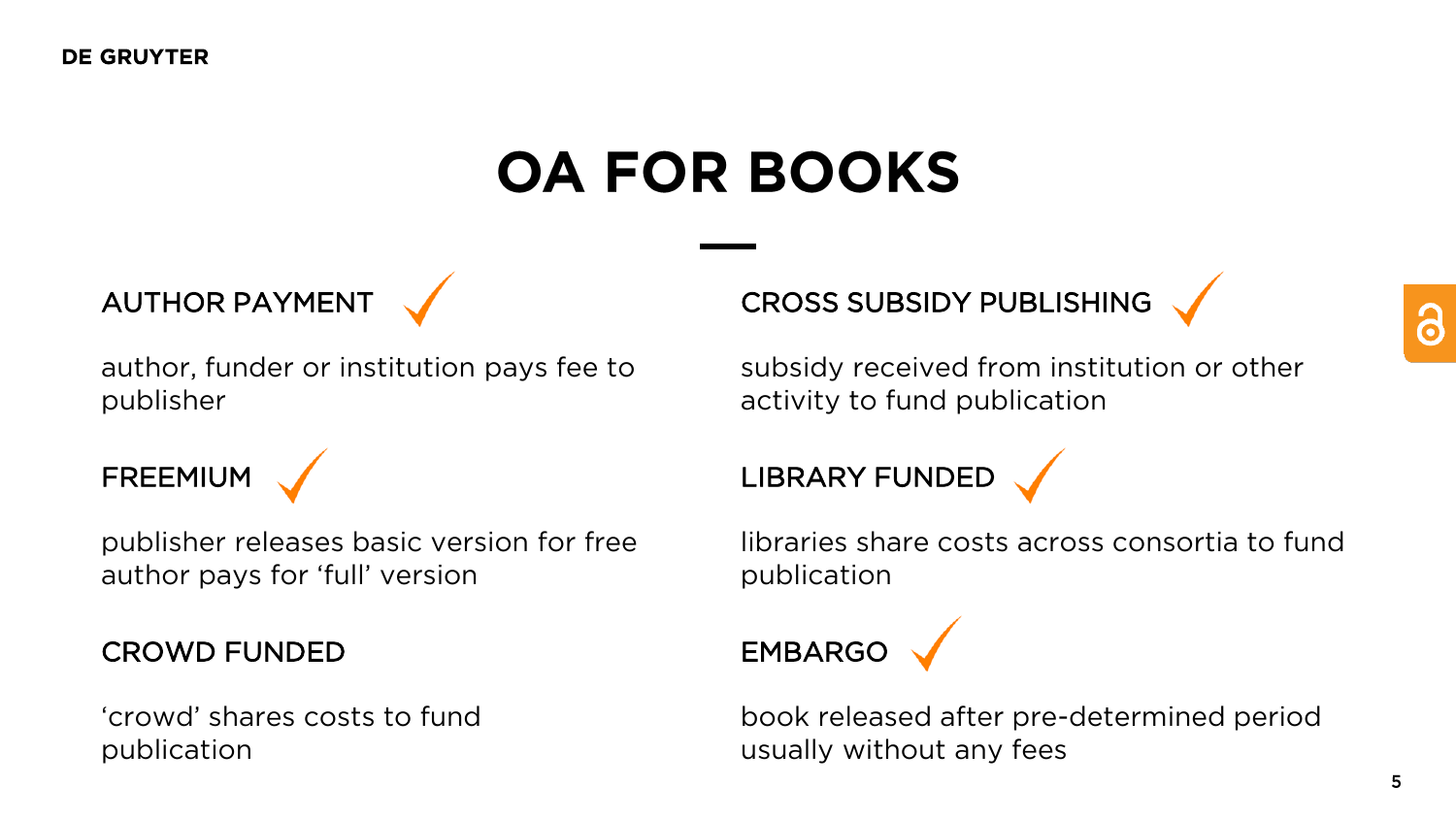### OA BOOKS BY SUBJECT AREA (IN %)

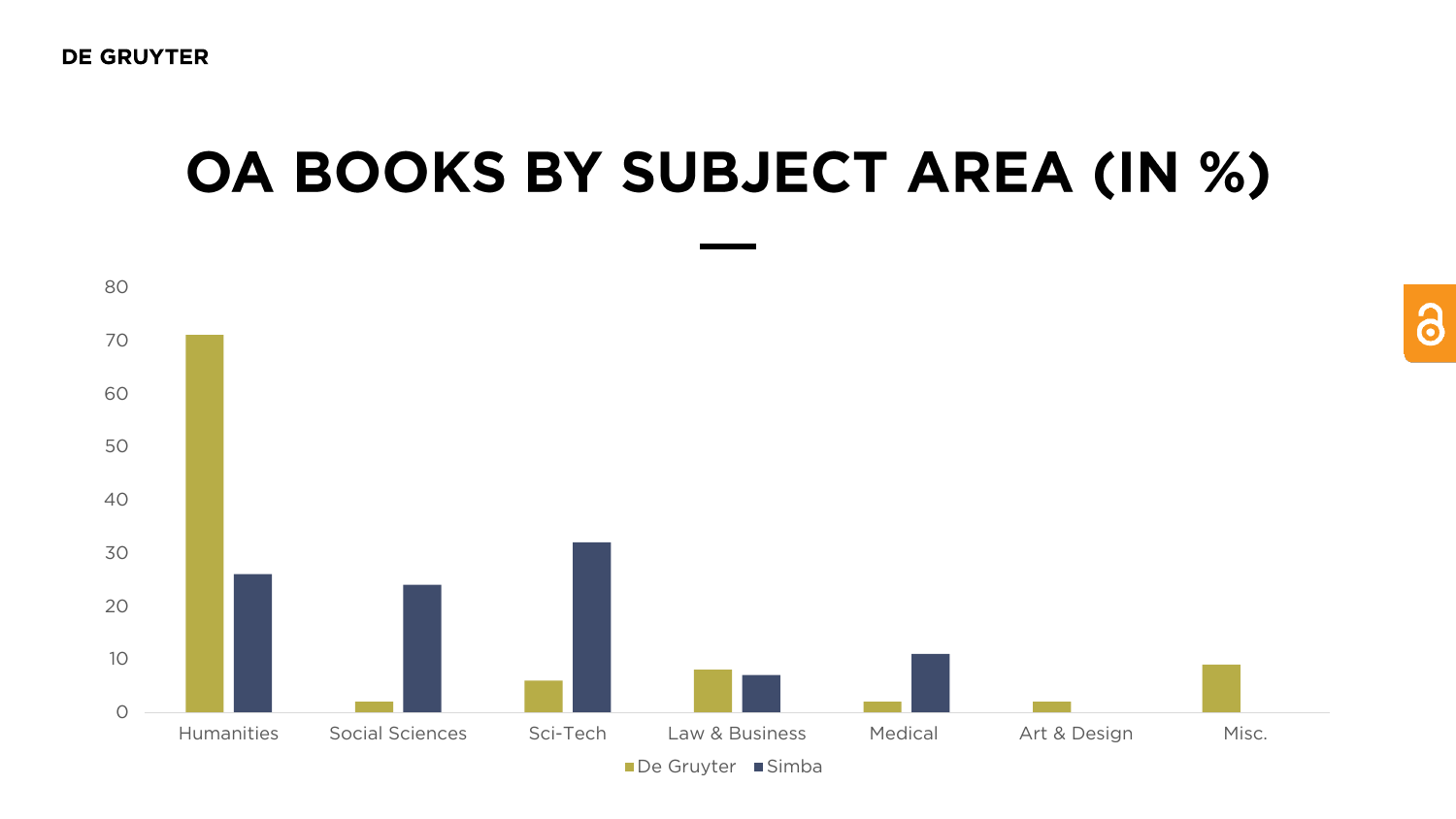### **FUNDING SOURCES FOR OA BOOKS**

- $\checkmark$  Budget of researcher or research institution
- $\checkmark$  Research projects funded by research organizations / OA book funds at research organizations

 $DFG \rightarrow ERC \rightarrow FWF \rightarrow SNF \rightarrow Mellon$ 

 $\checkmark$  Library-funded OA books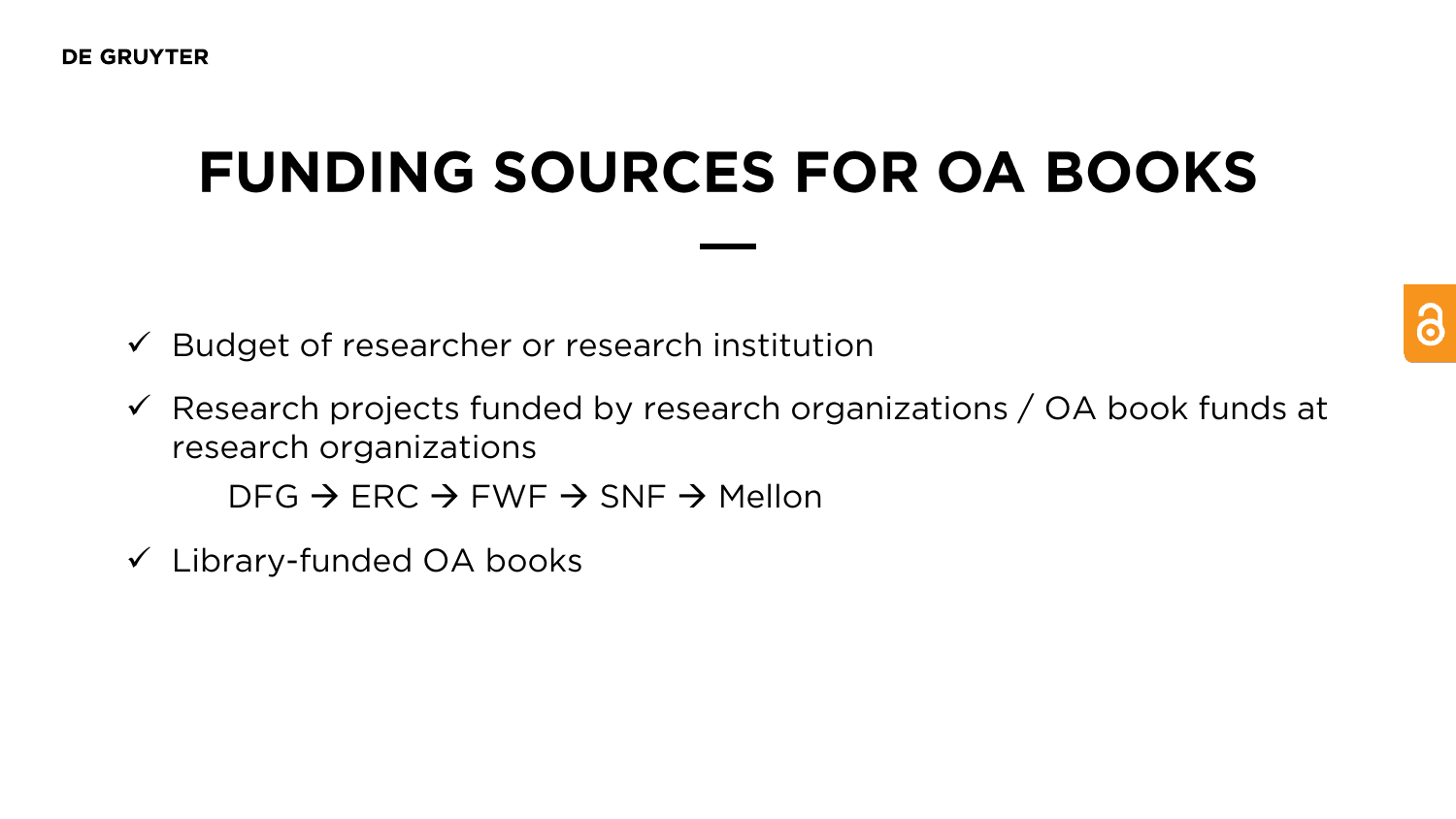#### **NEW APPROACHES**

- $\checkmark$  Series are central framework for monograph publishing in the humanities
- $\checkmark$  Major lever to strengthen and accelerate OA in certain subject areas
- $\checkmark$  Transformation of entire backlist and frontlist
- $\checkmark$  Pilot project: Flip of series "Empirische Linguistik" together with FID Linguistik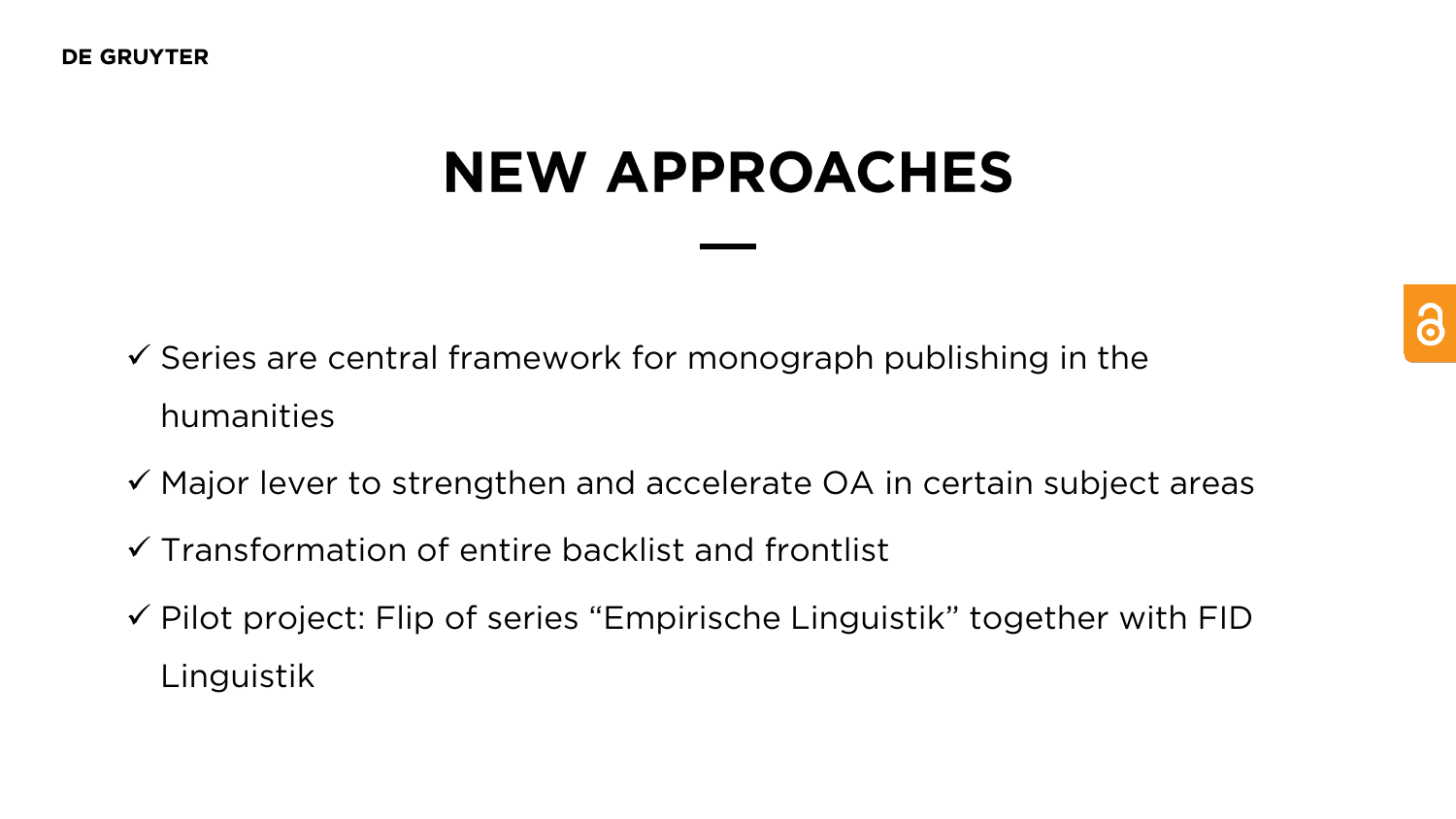#### **OPENESS FOR ALL**

- $\checkmark$  Future of scholarly literature is online, easy to find and free to read
- $\checkmark$  Transition from current model should be based on fairness, broad equality of outcome, and openness
- $\checkmark$  We're moving to OA and to do that we need the shared intrigue and support for a diverse set of models